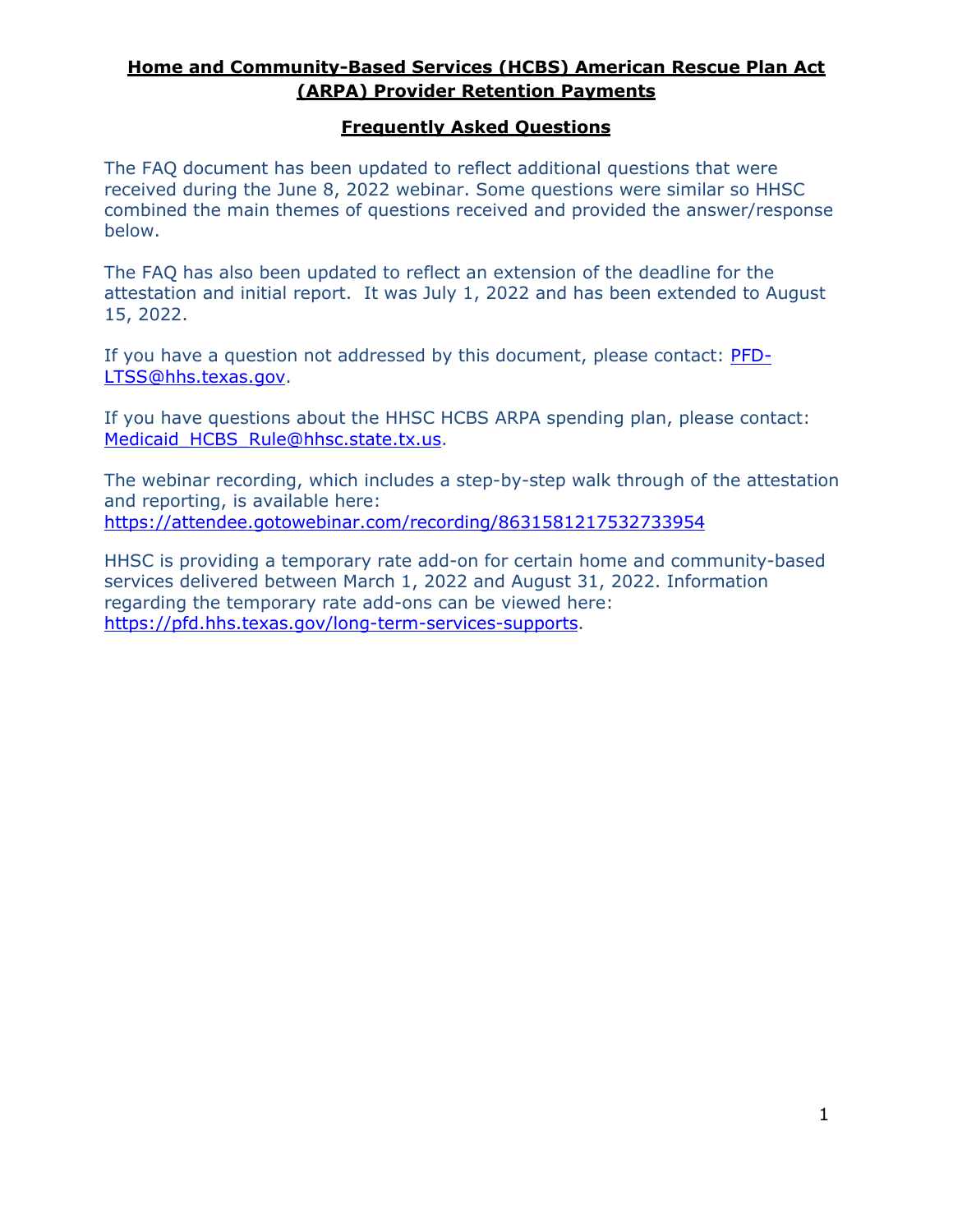#### **Frequently Asked Questions**

For questions related to HCBS ARPA payments made in managed care, please reach out to your managed care organization (MCO) directly. MCO contact information is provided below:

- Aetna Linda Graves at [gravesl@aetna.com](mailto:gravesl@aetna.com)
- Amerigroup Provider Services 800-454-3730

Provider Experience Consultants:

- o Deidre Haynie DFW (Wise, Hood, Denton, Parker, Collin, and Dallas counties) - 682-321-8207
- o Leslie Goffney Harris 346-347-2063
- o Jennifer Pena Bexar/Travis 210-319-9964
- o Kristal Babino Jefferson/Harris 469-984-8671
- o Maribel Martinez El Paso 915-330-0004
- o Nancy Belcher West Rural Service Area/Lubbock/Amarillo/ DFW (Johnson, Dallas, and Tarrant counties) - 325-514-8909
- BlueCross and Blue Shield [TexasMedicaidNetworkDepartment@bcbstx.com](mailto:TexasMedicaidNetworkDepartment@bcbstx.com) or (855) 212-1615
- Community First [ProviderRelations@CFHP.com](mailto:ProviderRelations@CFHP.com)
- Cook Children's [CCHPProviderRelations@cookchildrens.org](mailto:CCHPProviderRelations@cookchildrens.org)
- Driscoll DHP Provider relations (956) 632-8308
- Molina [MHTXHomeHealth@MolinaHealthcare.com](mailto:MHTXHomeHealth@MolinaHealthcare.com)
- Superior [AM.LTSS@SuperiorHealthPlan.com](mailto:AM.LTSS@SuperiorHealthPlan.com)
- Texas Children's [providerrelations@texaschildrens.org](mailto:providerrelations@texaschildrens.org) or contact the provider's TCHP Provider Relations Liaison or account representative
- United Customer Service at 888-787-4107, 8 a.m.–4 p.m. CT, Monday– Friday, or contact their provider advocate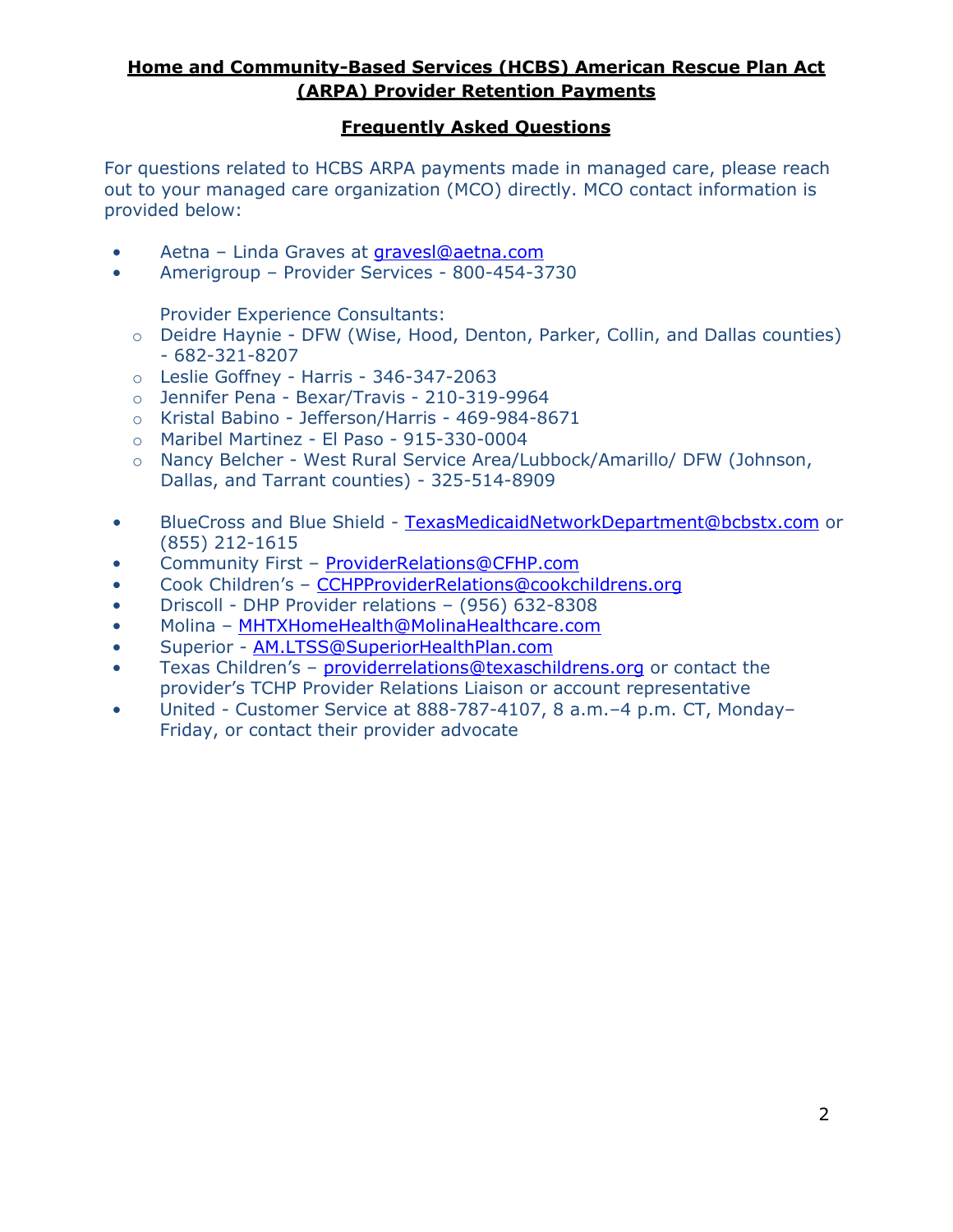#### **Frequently Asked Questions**

The intent of the HCBS ARPA temporary rate add-on is for employers, such as provider agencies and consumer-directed services (CDS) employers, to accrue the additional funds and use the accrued funds for one-time financial compensation for the recruitment and retention of their employees providing direct care services. Providers, as the employers of the direct care staff, must attest they will use the funds for the purpose of one-time financial compensation for recruitment and retention of direct care staff. HHSC considers, for the purposes of the HCBS ARPA Spending Plan, direct care staff to be the attendants and nurses delivering the services for which the add-on is applied and as defined in Texas Administrative Code (TAC) §355.207.

The temporary rate add-on is being applied directly to claims. As system updates are made, paid claims are reprocessed to apply the add-on payment. Claims submitted and processed after the system update will have the add-on applied automatically. Providers and employers do not need to apply for this funding. Providers do not need to include the add-on amounts when entering information for individual plans of care (IPCs) or individual service plans (ISPs). Below are the timelines for system updates:

- Texas Medicaid & Healthcare Partnership (TMHP) Long Term Care (LTC Online Portal - Provider remittance notices will identify the add-on payment by referencing the **Information Letter** announcing the funding.
	- o Day Activity and Health Services (DAHS), Community Living and Support Services Waiver (CLASS), Deaf-Blind with Multiple Disabilities Waiver (DBMD), Home and Community-Based Services Waiver (HCS), and Texas Home Living Waiver (TxHmL) Primary Home Care (PHC) and Community Attendant Services (CAS)- Claims completed reprocessing and the add-on will be applied to claims as they are processed
		- Due to the volume of claims for CAS level 1, non-priority, the claims for this service will complete reprocessing by the end of July 2022.
- Client Assignment and Registration (CARE) System Due to system limitations, HHSC is not able to identify the add-on amounts in the CARE system. To determine the amount of the add-on, the provider can reference the **HHSC fee** [schedule](https://pfd.hhs.texas.gov/sites/rad/files/documents/long-term-svcs/2022/2022-05-31-hcbs-arpa-temp-rate-addons-include-starplusplus-non-hcbs.pdf) or subtract the base rate from the total.
	- o HCS and TxHmL claims with a date of service March 1, 2022 through April 30, 2022 will be reprocessed by July 31, 2022. Claims filed after July 31, 2022 will have the add-on applied as they are processed.
- TMHP acute care system (Compass 21)
	- o Personal Care Services (PCS), Community First Choice (CFC) (nonwaiver), and HCBS Adult Mental Health claims will be reprocessed by August 2022. HHSC is working to expedite this process and will provide an update if the date for the system updates is any sooner.
- **Managed Care** 
	- o HHSC did not direct MCOs to make payments using a specific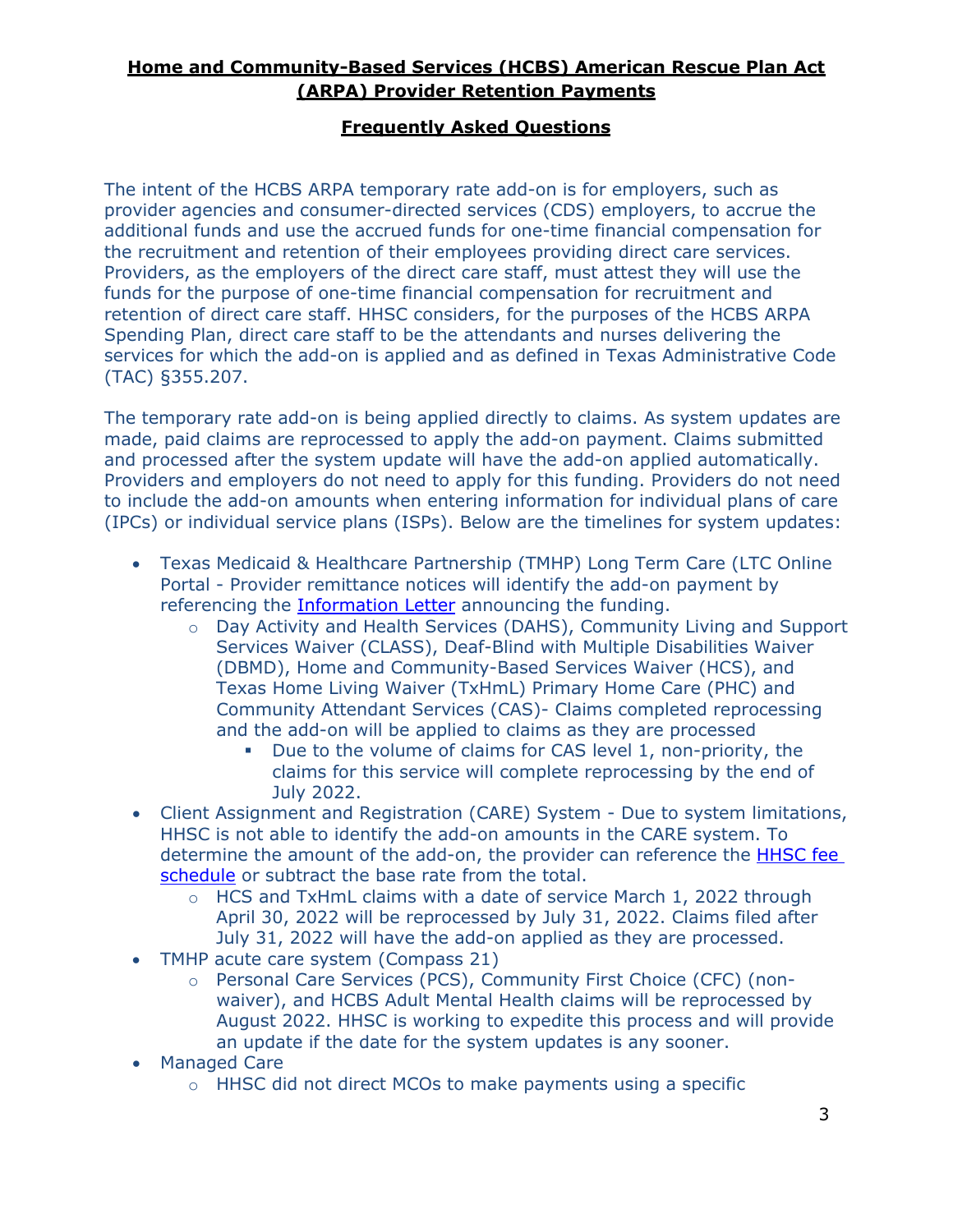#### **Frequently Asked Questions**

methodology. MCOs must provide the funds to eligible providers. Please work with the MCO you contract with if you have questions about their methodology. STAR+PLUS and Dual Demonstration MCOs will receive a capitation adjustment to reflect the additional of state plan attendant care in August 2022.

#### **Do I have to attest and report for each program and contract I have with HHSC?**

A provider delivering services in any of the programs eligible for the provider retention payments must provide an attestation and reports on their level of staffing.

For the attestation and initial report, a provider may need to submit more than once, depending on which program(s) they deliver services through. A provider may submit using their NPI, and the contract(s) associated with the NPI will be deemed in compliance with the attestation and reporting requirement. A provider delivering services in managed care must use their NPI for their attestation and initial report, and all managed care programs will be deemed in compliance with the attestation and reporting requirements. A provider must attest and submit the initial report by August 15, 2022.

The above information will apply to the final report as well, which will be due later in 2022. Pursuant to 1 TAC §355.207, HHSC will provide at least thirty calendar day notice prior to the required deadline for each report.

HHSC will not use the required reports to hold providers accountable on how funds are spent. HHSC is using the reports to gather information regarding providers and CDS employer staff retention rates. Later in this document is information about what attestation is required for each program, including whether a provider needs to attest for multiple locations or multiple contracts. There is additional information available [here.](#page-6-0)

#### **Why does the CDS employer or CDS participant's Legally Authorized Representative (LAR) have to attest and report?**

As the employer of record, the CDS employer or their LAR is responsible for determining how the funds will be distributed for recruitment and retention of their employees.

The CDS participant, as the employer of record, may choose to submit the required attestation and reports or work with their Financial Management Services Agency (FMSA) to submit the attestation and reports on the CDS participant's behalf. An attestation does not have to be submitted for each employee of the CDS participant/employer. More information regarding the FMSA's submission template will be provided on the HHSC PFD website by June 24, 2022.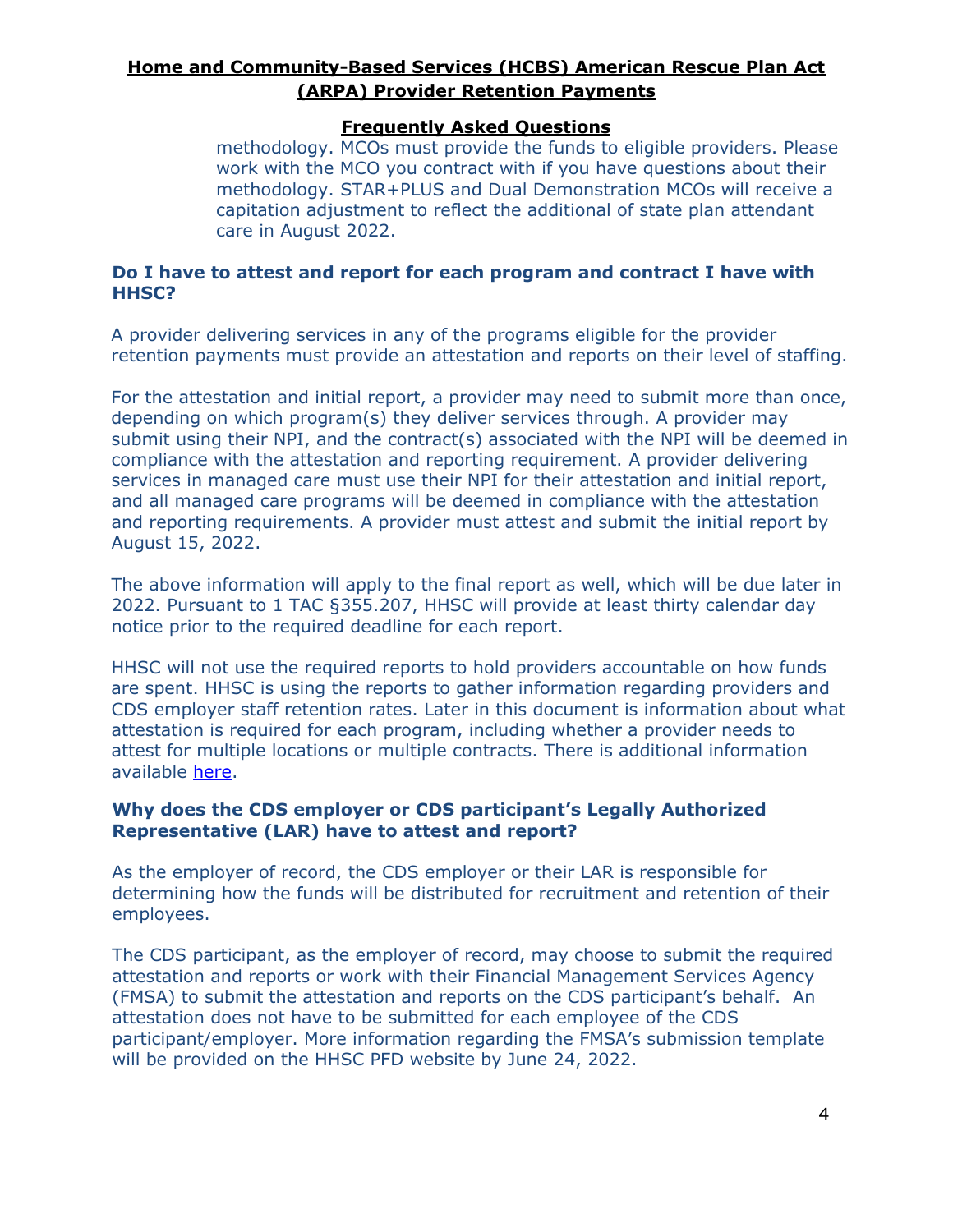#### **Frequently Asked Questions**

#### **How will funds be disbursed to the CDS employer?**

CDS employers or their LAR will receive the funds in the same process as provider agencies, the funds will be applied to their claims as they are processed.

ARPA funding was not directed toward FMSA as it was provided as a rate add-on for eligible CDS HCBS claims. Employers must ensure that ninety percent of HCBS ARPA funds are used for one-time financial compensation for recruitment and retention for their direct care staff. CDS employers may choose how to spend the remaining funds including payment to FMSAs to assist in administrative duties related to use of funds.

#### **Will I get confirmation you received my attestation?**

HHSC will reach out to all providers and CDS employers who have completed the attestation within 5 business days to confirm the attestation was received correctly. Providers and CDS employers must fill out the attestation completely and click the submit button on the last page to complete submission.

HHSC will provide information listing the providers who have completed the attestation on the HHSC Provider Finance website by June 24, 2022. The list of providers who have submitted will be updated on a regularly basis.

#### **When I provide reporting, is it for all of my contracts?**

The report should include information about the entity attesting. For example, if you have a single NPI and are using your single NPI to attest for 9 contracts across 3 programs, you are reporting aggregate information for 9 contracts across 3 programs. If you have 3 NPIs, you will attest once for each NPI and will provide a report about the staffing levels for each NPI.

#### **Do I need to report these funds on my cost report?**

The Medicaid cost report collects allowable costs for applicable services and does not collect revenue information. The cost incurred for one-time financial compensation to direct care staff funded by the HCBS ARPA provider recruitment and retention payments can be reported on the 2022 Medicaid cost report. A provider will not have to offset the HCBS ARPA revenue prior to reporting costs on their Medicaid cost report. HHSC will be providing additional guidance in the Medicaid cost report instructions.

#### **By when do the funds have to be spent?**

There is no required deadline to expend these funds. HHSC recognizes providers may use different strategies to distribute these funds but encourages payments to go to their direct care workforce quickly.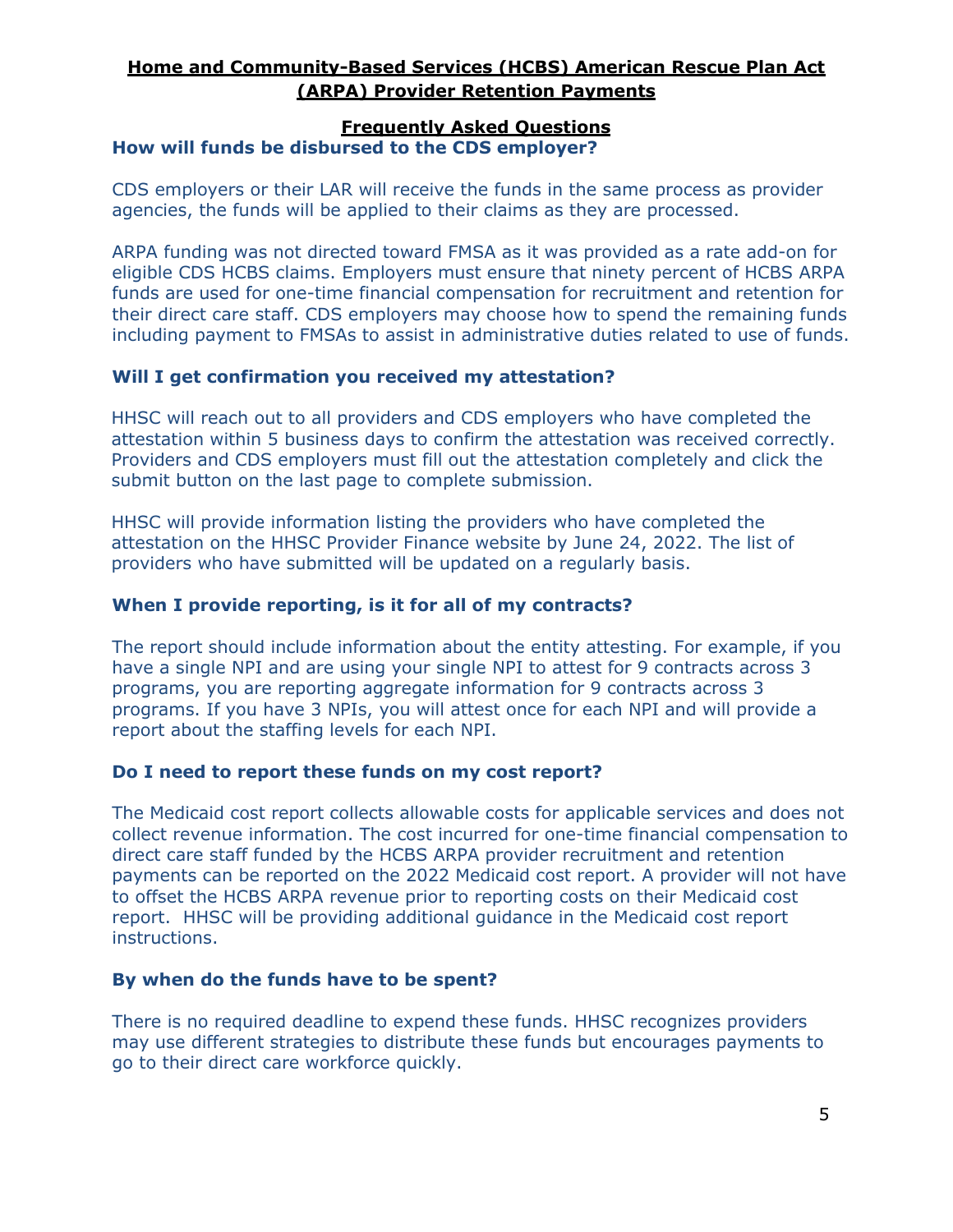#### **Frequently Asked Questions**

#### **How can I use these funds?**

Providers and employers may use multiple strategies to distribute the funds. In the spending plan approved by CMS, HHSC described funds would be used for "one-time financial compensation." Payroll and unemployment taxes and worker's compensation may be included in the 90% spending requirements. Examples of strategies that comply with  $1$  TAC 355.207 include, but are not limited to:

- Paid time off for a COVID-19 vaccine, COVID-19 exposure, or as a recruitment or retention incentive
- Lump sum bonuses for recruitment and/ or retention
- One-time incentives for recruitment and/ or retention
- A recruitment and retention bonus where one time compensation is provided for recruitment and incentives are provided for retention
- Other strategies provide compensation that will not result in future reductions to hourly wages when the payments are discontinued

There is no restriction on the use of 10 percent of the funds. Providers are prohibited from using 90 percent of ARPA funds to increase hourly wages, including overtime, paid to direct care staff on an ongoing basis.

#### **I contract to provide some of the eligible services, like Day Habilitation. How does this work for contracted services?**

Providers may use these funds to provide contracted entities delivering the direct care services with recruitment and retention bonuses.

#### **What about non-Medicaid programs?**

Providers and employers in non-Medicaid programs may be eligible for grants appropriated by Senate Bill 8 (87<sup>th</sup> Legislature, Third Called Session). For more information, please visit [https://www.hhs.texas.gov/business/grants/covid-19](https://www.hhs.texas.gov/business/grants/covid-19-healthcare-relief-grants) [healthcare-relief-grants.](https://www.hhs.texas.gov/business/grants/covid-19-healthcare-relief-grants)

#### **Do these payments affect Attendant Care Rate Enhancement?**

No. These funds are applied to claims in addition to the rate enhancement add-on. Providers and employers do not need to change any billing activities to receive these funds. HHSC will not hold providers accountable for how funds were used as they do for rate enhancement participants on the Medicaid cost report.

#### **Questions Related to Purpose of the ARPA HCBS Funding**

#### **What is the HHSC's ARPA Spending Plan?**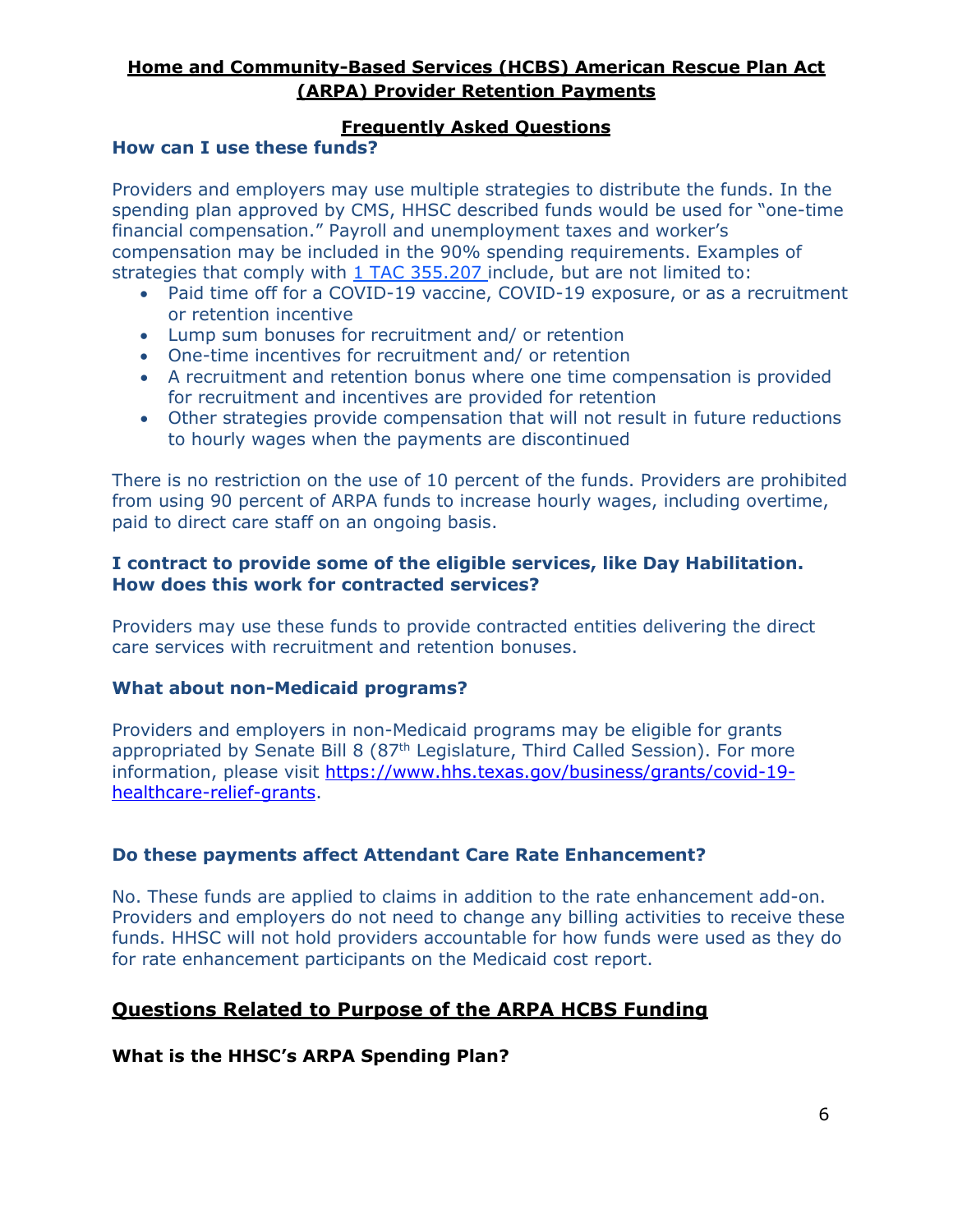#### **Frequently Asked Questions**

Section 9817 of the ARPA temporarily increases the Federal Medical Assistance Percentage by 10 percentage points, up to 95 percent, for certain allowable HCBS medical assistance expenditures under the Medicaid program beginning April 1, 2021, and ending March 31, 2022. The Texas Health and Human Services Commission (HHSC) submitted an initial spending plan and narrative to the Centers for Medicare and Medicaid Services on July 12, 2021, and received partial approval on August 19, 2021.

HHSC's HCBS ARPA spending plan, including quarterly updates, can be viewed [here.](https://www.hhs.texas.gov/providers/long-term-care-providers/long-term-care-provider-resources/home-community-based-services-hcbs)

#### **What are the ARPA HCBS Provider Retention Payments?**

HHSC's ARPA HCBS spending plan included recruitment and retention payments for providers delivering attendant and direct care HCBS for retention bonuses or other activities.

HHSC's spending plan requires providers to use at least 90 percent of HCBS ARPA funds for one-time financial compensation for their direct care workforce, including, but not limited to, lump-sum bonuses, retention bonuses, and paid time off to receive a COVID-19 vaccination or to isolate after receiving a positive COVID-19 test.

#### **What Services are eligible for Provider Retention Payments?**

HCBS ARPA temporary rate add-on will be applied to HCBS personal attendant and nursing services as defined in [1 TAC 355.207.](https://texreg.sos.state.tx.us/public/readtac%24ext.TacPage?sl=R&app=9&p_dir&p_rloc&p_tloc&p_ploc&pg=1&p_tac&ti=1&pt=15&ch=355&rl=207) A list of eligible services are is defined in Section 355.207(b)(1).

An updated service list and fee schedule is available on the Provider Finance Homepage.

### **What methodology did HHSC use to calculate the HCBS ARPA Temporary Add-on rates?**

The methodology is defined in 1 TAC 355.207. HHSC divided the total funds amount for the provider retention payments and allocated it proportionally on a per service basis using HHSC estimate for all service claims to be delivered between March 1, 2022 and August 31, 2022. Rates vary based on service utilization and do not represent a uniform rate increased across all eligible services.

# **Questions regarding Attestation and Reporting Requirements**

<span id="page-6-0"></span>**What identifying information do I need to include with my attestation and**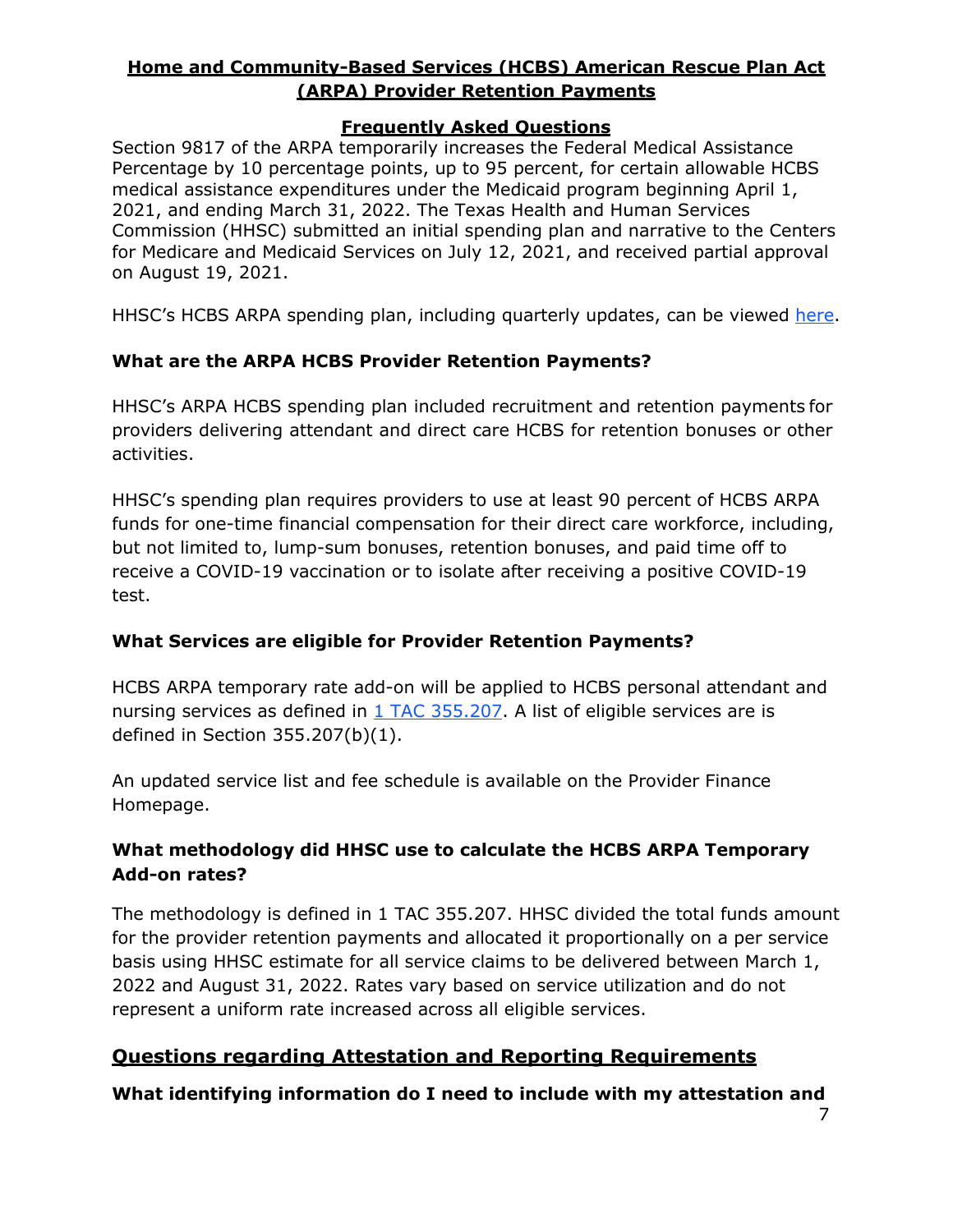#### **Frequently Asked Questions**

#### **required reports?**

Each attestation and required report must include the following information:

- Provider Doing Business (DBA) Name
- Address
- Contact information (including email and phone number)
- Required unique identifiers (see below for a list by program)

Since different provider types have various unique identifiers, HHSC has developed the following list to aid providers in submitting their required attestation and reports.

HHSC requests that all providers submit two unique identifiers to ensure your organization gets credit for the required attestation and reporting. Please include any two of the following identifiers: HHSC contract number or component code, National Provider Identifier (NPI), or Taxpayer Identification Number (TIN) with the submission. For Consumer Directed Services (CDS) employers, please include your Medicaid Identification number.

If an organization has multiple fee-for-service HHSC contracts, you may only have to complete the required attestation or initial report if you report using NPI. If reporting using NPI, please enter "000000000" into the HHSC contract number or component code field and proceed with entering in an NPI in the appropriate field. (updated 6.2022)

**PHC/CAS providers** with multiple HHSC contracts must complete an attestation and required reports for each HHSC contract under which services are being delivered between March 1, 2022, and August 31, 2022 unless providers submit identifiers shared by all contracts within an organization (for example NPI).

**HCS/TxHmL providers** must complete an attestation and required reports for each component code unless providers submit identifiers shared by all component codes/contracts within an organization (for example NPI).

#### **Fee for Service Providers (updated 6.2022)**

| <b>Program</b> | <b>Unique Identifiers</b> |
|----------------|---------------------------|
|----------------|---------------------------|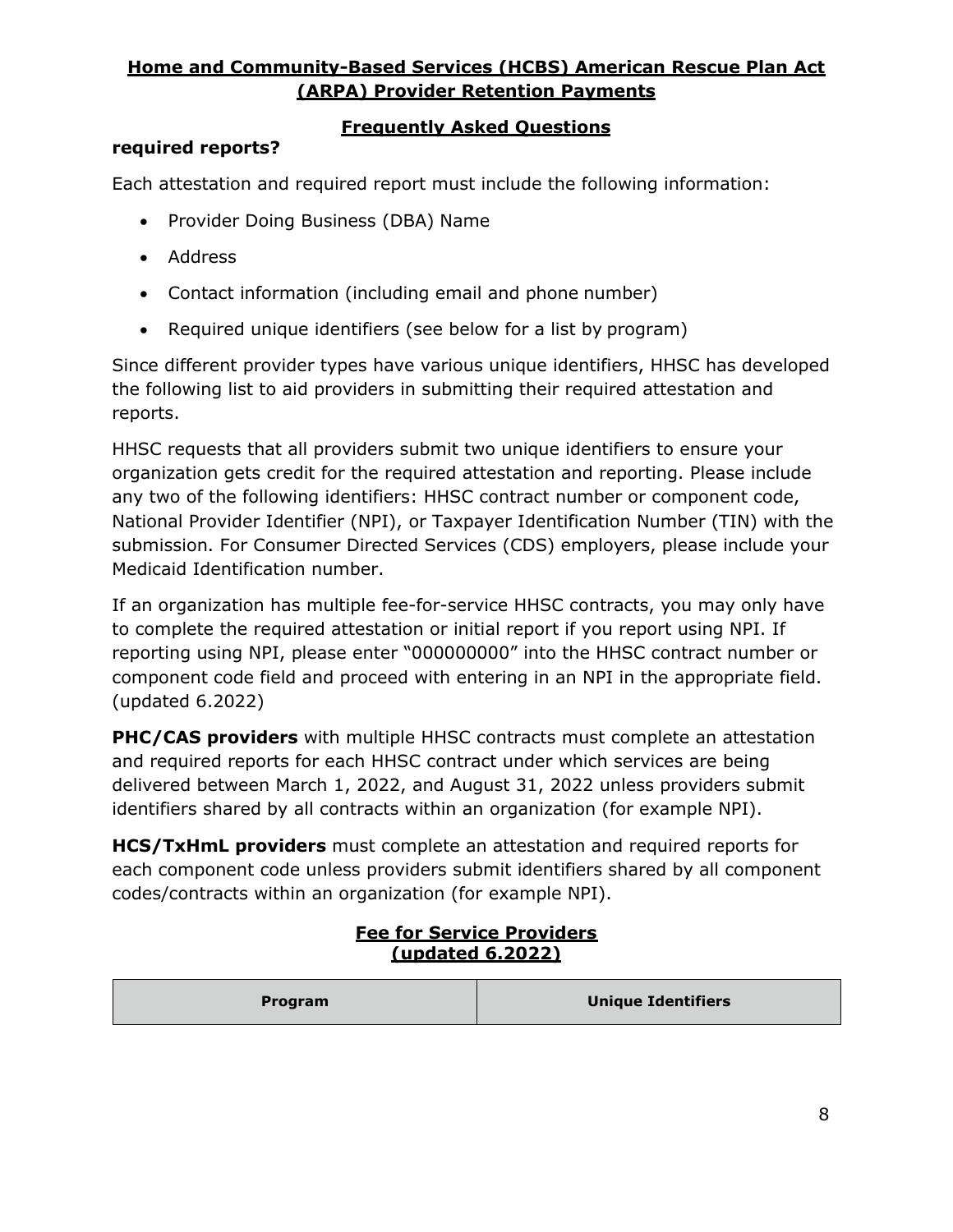| 1915(c) Community Living Assistance and<br>Support Services Waiver (CLASS) Provider<br>Agency | Required (if reporting using NPI, please<br>enter 000000000 in the HHSC contract field<br>and provide an NPI as the identifier in the<br><b>NPI</b> field) |
|-----------------------------------------------------------------------------------------------|------------------------------------------------------------------------------------------------------------------------------------------------------------|
|                                                                                               | <b>HHSC Contract Number</b>                                                                                                                                |
|                                                                                               | <b>Optional but recommended</b>                                                                                                                            |
|                                                                                               | <b>NPI</b>                                                                                                                                                 |
|                                                                                               | <b>TIN</b>                                                                                                                                                 |
| CLASS Consumer Directed Services (CDS)<br>Employer                                            | Required                                                                                                                                                   |
|                                                                                               | HHSC Medicaid Identification number                                                                                                                        |
| 1915(c) Deaf-Blind with Multiple Disabilities<br>Waiver (DBMD) Provider Agency                | Required (if reporting using NPI, please<br>enter 000000000 in the HHSC contract field<br>and provide an NPI as the identifier in the<br><b>NPI field)</b> |
|                                                                                               | <b>HHSC Contract Number</b>                                                                                                                                |
|                                                                                               | <b>Optional but recommended</b>                                                                                                                            |
|                                                                                               | <b>NPI</b>                                                                                                                                                 |
|                                                                                               | <b>TIN</b>                                                                                                                                                 |
| DBMD CDS Employer                                                                             | Required                                                                                                                                                   |
|                                                                                               | HHSC Medicaid Identification number                                                                                                                        |
| 1915(c) Home and Community-Based Services<br>Waiver (HCS) Provider Agency                     | Required (if reporting using NPI, please<br>enter 000000000 in the HHSC contract field<br>and provide an NPI as the identifier in the<br><b>NPI</b> field) |
|                                                                                               | <b>HHSC Component Code</b><br>$\bullet$                                                                                                                    |
|                                                                                               | <b>Optional but recommended</b>                                                                                                                            |
|                                                                                               | <b>NPI</b>                                                                                                                                                 |
|                                                                                               | <b>TIN</b>                                                                                                                                                 |
| <b>HCS CDS Employer</b>                                                                       | <b>Required</b>                                                                                                                                            |
|                                                                                               | HHSC Medicaid Identification number                                                                                                                        |

#### **Frequently Asked Questions**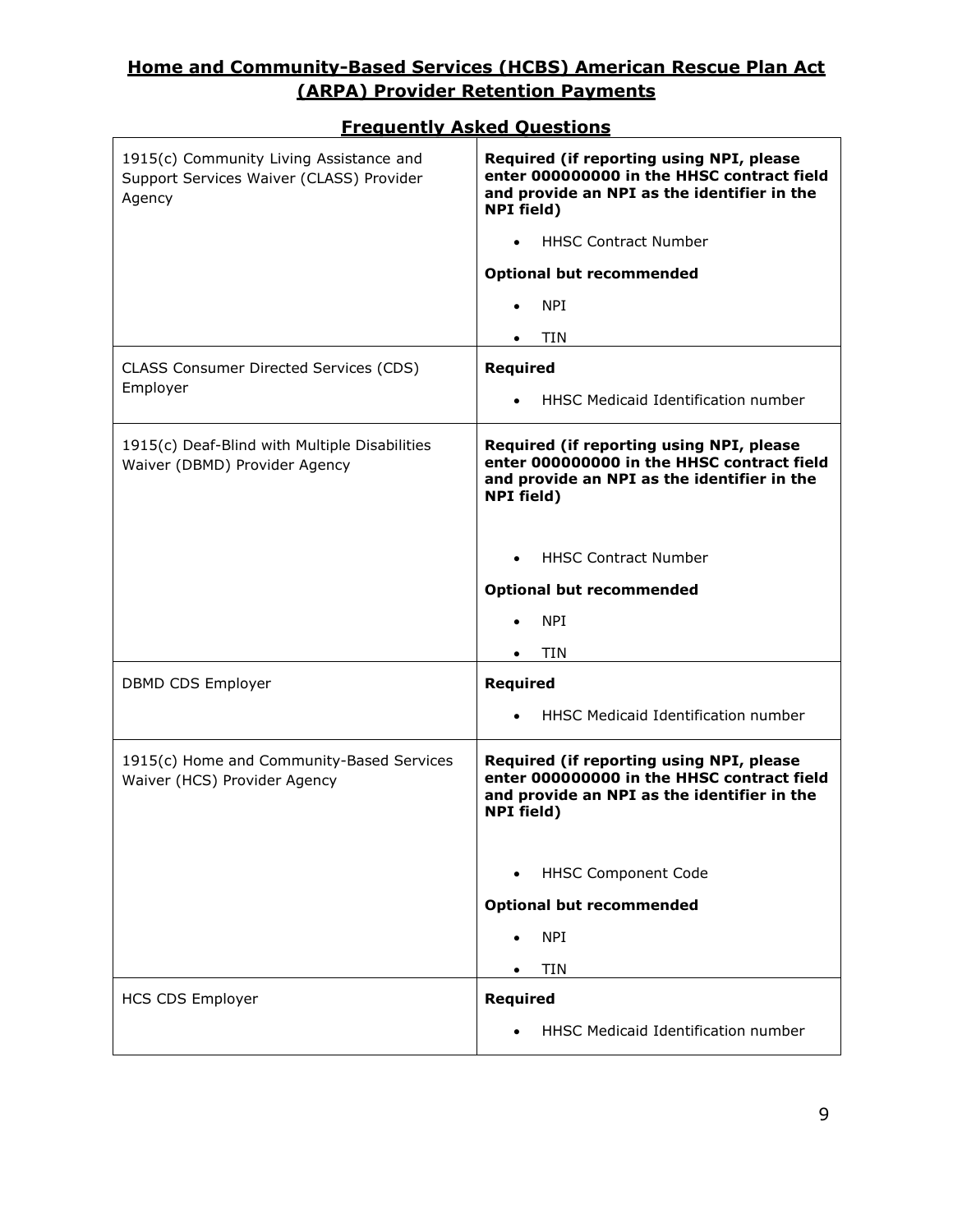| Primary Home Care/Community Attendant<br>Services (PHC/CAS) Provider Agency               | Required (if reporting using NPI, please<br>enter 000000000 in the HHSC contract field<br>and provide an NPI as the identifier in the<br><b>NPI</b> field) |
|-------------------------------------------------------------------------------------------|------------------------------------------------------------------------------------------------------------------------------------------------------------|
|                                                                                           | <b>HHSC Contract Number</b>                                                                                                                                |
|                                                                                           | <b>Optional but recommended</b>                                                                                                                            |
|                                                                                           | <b>NPI</b>                                                                                                                                                 |
|                                                                                           | <b>TIN</b>                                                                                                                                                 |
| PHC/CAS CDS Employer                                                                      | Required                                                                                                                                                   |
|                                                                                           | HHSC Medicaid Identification number                                                                                                                        |
| 1915(c) Texas Home Living Waiver (TxHmL)<br>Provider Agency                               | Required (if reporting using NPI, please<br>enter 000000000 in the HHSC component<br>code field and provide an NPI as the<br>identifier in the NPI field)  |
|                                                                                           | <b>HHSC Component Code</b>                                                                                                                                 |
|                                                                                           | <b>Optional but recommended</b>                                                                                                                            |
|                                                                                           | <b>NPI</b>                                                                                                                                                 |
|                                                                                           | <b>TIN</b>                                                                                                                                                 |
| 1915(c) TxHmL CDS Employer                                                                | Required                                                                                                                                                   |
|                                                                                           | HHSC Medicaid Identification number                                                                                                                        |
| 1915(i) Home and Community-Based Services -<br>Adult Mental Health (HCBS - AMH) Providers | Required (if reporting using NPI, please<br>enter 000000000 in the HHSC contract field<br>and provide an NPI as the identifier in the<br><b>NPI</b> field) |
|                                                                                           | <b>HHSC Contract Number</b>                                                                                                                                |
|                                                                                           | <b>Optional but recommended</b>                                                                                                                            |
|                                                                                           | <b>NPI</b>                                                                                                                                                 |
|                                                                                           | <b>TIN</b>                                                                                                                                                 |

#### **Frequently Asked Questions**

For providers contracted to deliver HCBS services through STAR+PLUS, STAR Kids and STAR Health, each provider must submit NPI and TIN.

# **Managed Care Providers**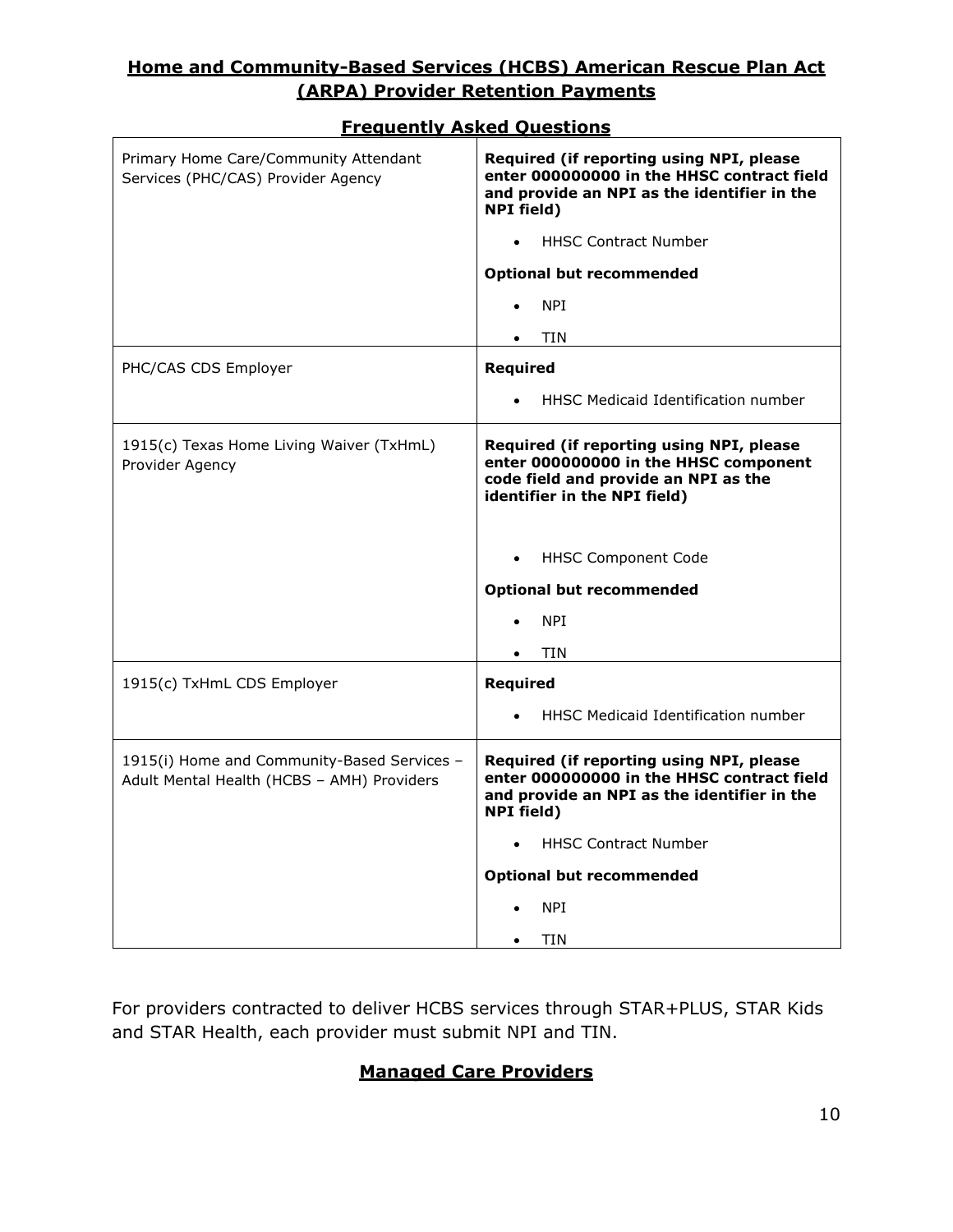| <b>Frequently Asked Ouestions</b>                                                                   |                          |
|-----------------------------------------------------------------------------------------------------|--------------------------|
| <b>Program</b>                                                                                      | <b>Unique Identifier</b> |
| STAR+PLUS Day Activity and Health Services<br>(DAHS) or STAR Kids Adult Day Care Provider<br>Agency | Required<br><b>NPT</b>   |

• Facility ID

#### STAR+PLUS Assisted Living Provider **Required** • NPI • TIN • Facility ID STAR+PLUS Personal Attendant Services and Nursing - HCBS (S+P Waiver) and Non-HCBS (non-waiver) Provider Agency **Required** • NPI • TIN STAR+PLUS Personal Attendant Services and Nursing - HCBS (S+P Waiver) and Non-HCBS (non-waiver) CDS Employer **Required** • HHSC Medicaid Identification number STAR Kids or STAR Health Personal Attendant Services and Nursing services (including Medically Dependent Children's Program [MDCP] and Personal Care Services [PCS]) Provider Agency **Required** • NPI • TIN STAR Kids or STAR Health Personal Attendant Services and Nursing services (including MDCP and PCS) CDS Employer **Required** • HHSC Medicaid Identification number

### **What attestation is required?**

All providers who deliver eligible HCBS services with service dates between Match 1, 2022 and August 31, 2022, are required to complete an attestation to describe how they will use funds or face recoupment. The attestation is due by Friday July 1, 2022 Monday, August 15, 2022.

Providers must attest to the following:

• A provider must be actively billing Medicaid services.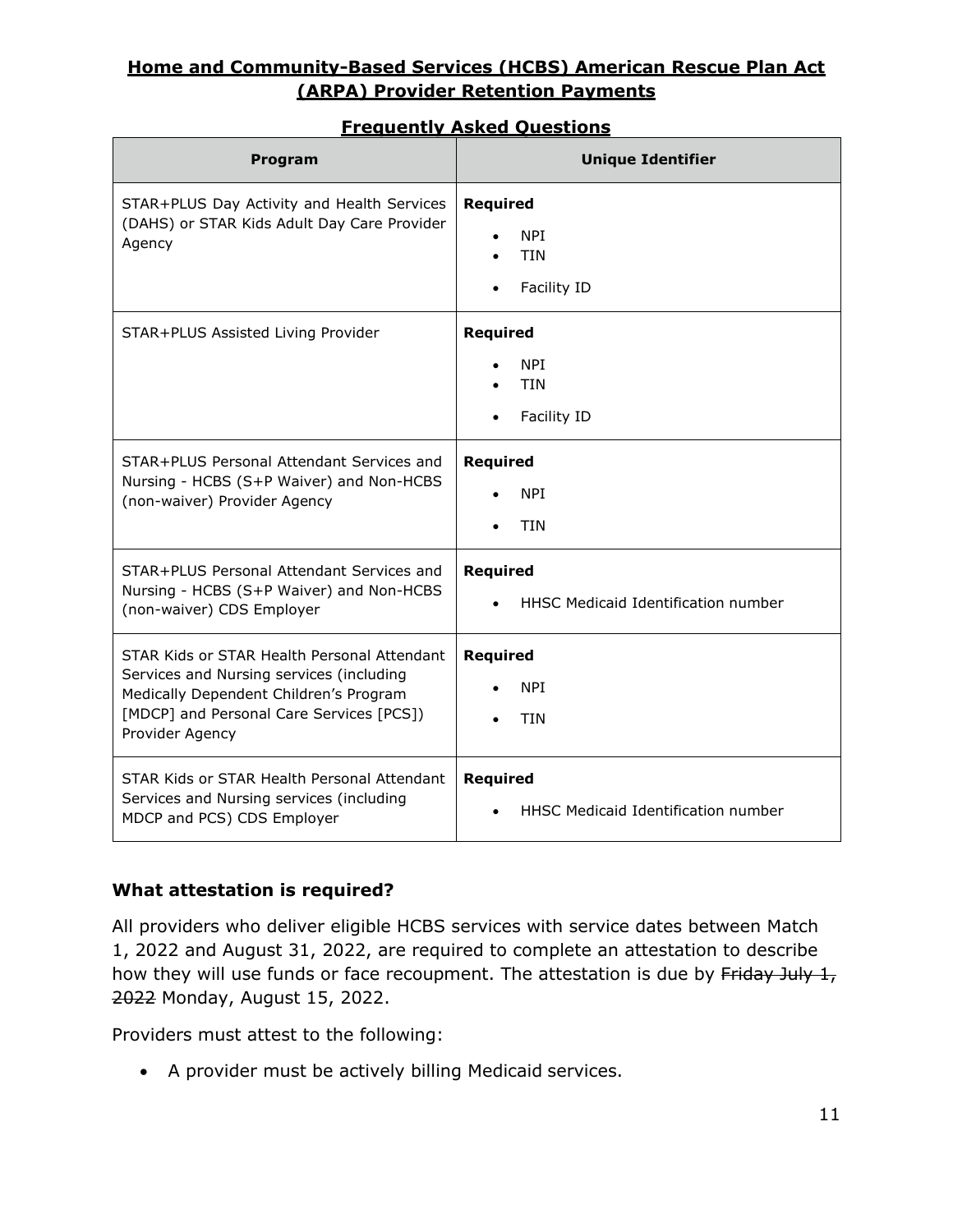#### **Frequently Asked Questions**

- A provider must agree to use at least 90 percent of payments made under this section for recruitment and retention efforts for direct care staff delivering HCBS services as defined in 355.207(b).
- A provider must agree payments made under this section can include onetime financial compensation directed toward direct care staff, including lumpsum bonuses, retention bonuses, and paid time off to receive a COVID-19 vaccination or to isolate after receiving a positive COVID-19 test. Funds under this section can be used to support reasonable employer administrative expenses, including payroll taxes and workers' compensation necessary to implement the financial compensation of HCBS direct care staff.

### **What initial reporting is required?**

An initial report detailing the number of filled and vacant personal attendant and nursing staff as of March 1, 2022, is required from all providers who deliver eligible HCBS services with service dates between March 1, 2022, and August 31, 2022. The initial report can be submitted with the required attestation and is due by Friday, July 1, 2022 Monday, August 15, 2022.

### **What final reporting is required?**

All providers who deliver eligible HCBS services with service dates between March 1, 2022, and August 31, 2022, are required to complete a final report detailing the number of filled and vacant personal attendant and nursing staff. Providers will have at least 30 days to complete their final report.

# **How will staff retention be measured? Who is responsible for measuring staff retention rates?**

HHSC requires that providers submit two reports regarding the use of funds and retention measures. Required reporting includes furnishing data to document vacancy rates in direct care staff positions, the direct care staff retention percentage, and other indicators related to direct care staff recruitment and retention as defined by HHSC. HHSC will calculate retention measures.

### **Where can a provider submit the required attestation and reporting?**

The attestation and initial reporting can be submitted on the HHSC Provider Website by Friday July 1, 2022 Monday, August 15, 2022.

Providers will have at least 30 days to submit the final report.

The required attestation and initial and final reporting can be submitted on the HHSC Provider Finance Website.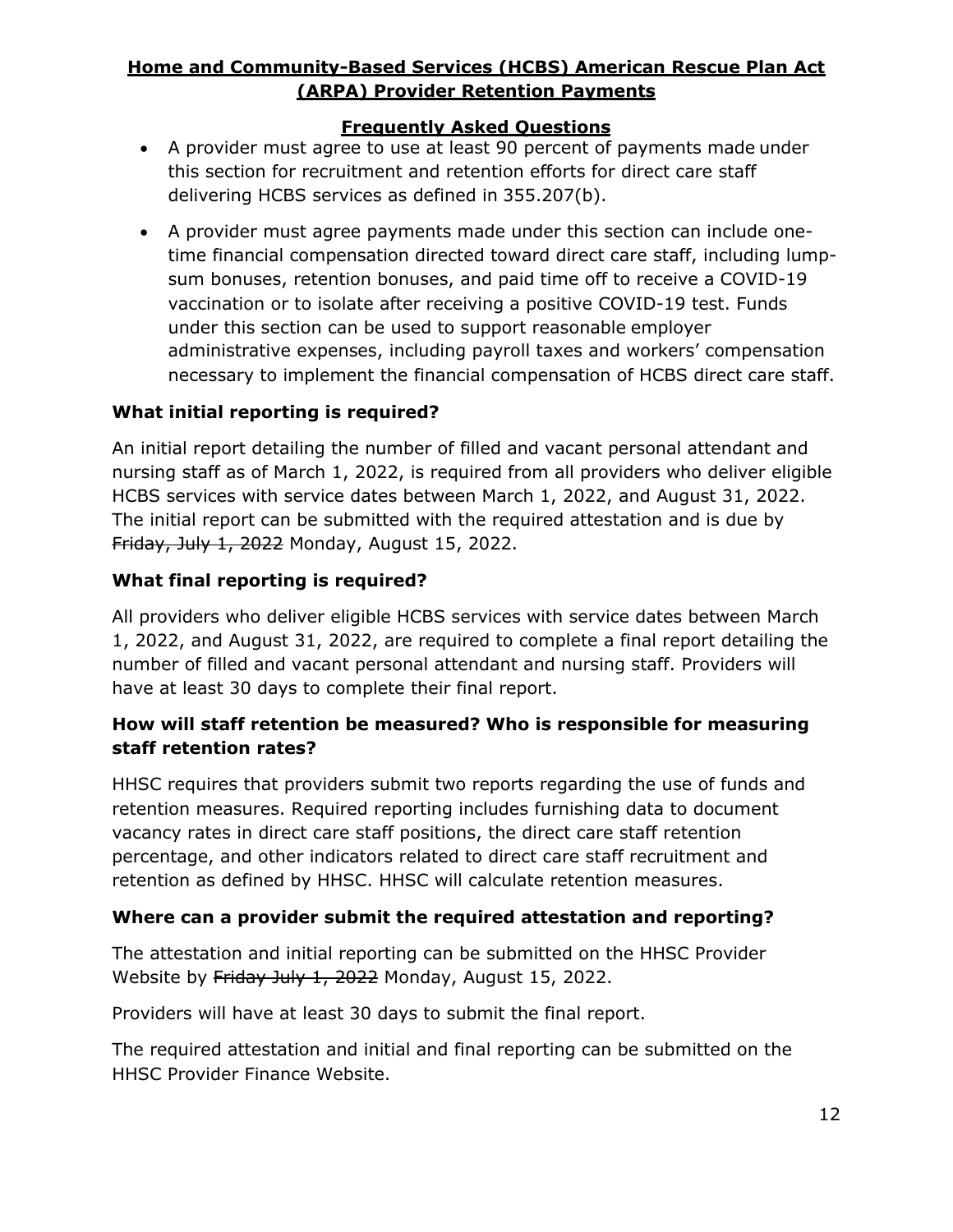#### **Frequently Asked Questions**

# **How will MCOs have access to the attestations? MCOs must be able to flag providers who have not attested in their claims payment systems.**

All attestations and required reporting will be submitted directly to HHSC. MCOs will not need to track providers who have failed to complete attestation and required reporting. HHSC will notify MCOs through existing recoupment processes if a provider is eligible for recoupment due to non-attestation or failure to report.

# **Will the required reporting referenced in the rules be submitted by providers to HHSC?**

Providers will be required to report to HHSC and attest they are using funds according to the intent of HHSC's spending plan. Providers must agree to use at least 90 percent of payments made under this section for recruitment and retention efforts for direct care staff delivering HCBS services. Providers must agree not to use the payments made under this section to increase hourly wages paid to direct care staff on an ongoing basis and limit the funds' use to types of compensation that will not result in future reductions to hourly wages when the payments are discontinued. Providers must submit two required reports pursuant to the proposed Texas Administrative Code Rule.

### **Are there any reporting requirements for MCOs?**

If an MCO chooses to operationalize the provider bonus payments differently than HHSC's fee-for-service processes, additional information may be needed for tracking purposes. However, no additional reporting is required at this time.

# **Who do I contact if I have questions about required attestation and reporting?**

Please direct all questions related to the HCBS ARPA Provider Retention payments to HHSC Provider Finance Department at [PFD-LTSS@hhs.texas.gov.](mailto:PFD-LTSS@hhs.texas.gov)

# **How can I confirm that I submitted the attestation and required reporting correctly? (updated after 6.2022)**

HHSC Provider Finance will reach out to each provider within 5 business days of submitting the required attestation and initial or final reports. If you have not received confirmation after 5 business days, please contact HHSC Provider Finance at [PFD-LTSS@hhs.texas.gov.](https://txhhs.sharepoint.com/sites/hhsc/fs/ra/ltss/DEA_Rule/InProgress_21RXXX_%20HCBS%20ARP/2.%20Proposed%20Packet/Background/PFD-LTSS%40hhs.texas.gov)

**What expectation does HHSC have for MCO monitoring and management of providers? MCOs request clear guidance in writing from HHSC on their expectations on the sections below because this instruction is needed for future audits of MCO claims. It is currently unclear what tools should be**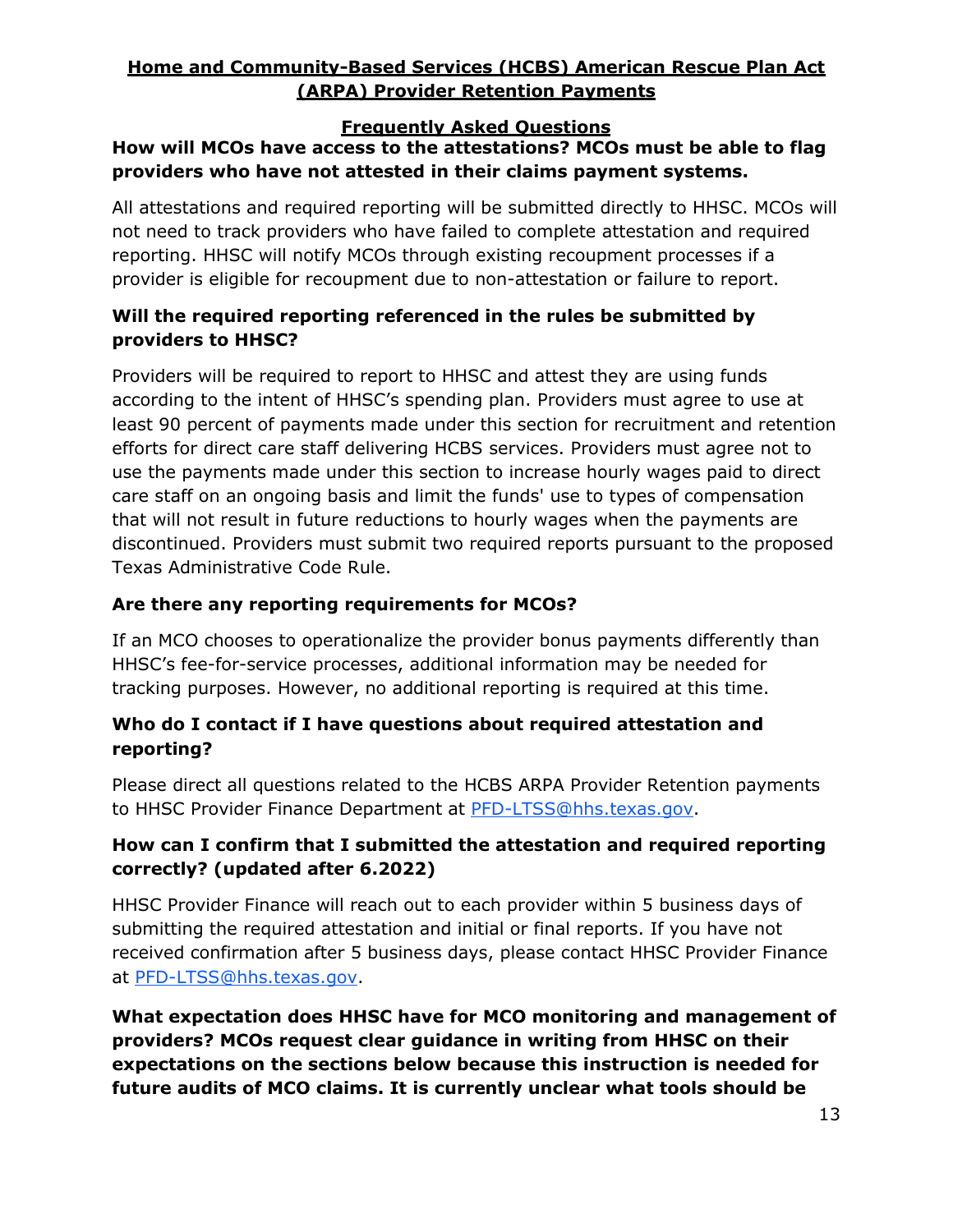#### **Frequently Asked Questions**

## **used to ensure providers are meeting the requirements for these payments.**

At this time, HHSC does not intend for MCOs to be required to monitor or manage providers. HHSC may request that MCOs share information regarding the additional payments and attestation and reporting requirements with their contracted providers.

# **Questions Related to the Distribution of Funds**

#### **How will funds be distributed?**

For fee-for-service providers, HCBS ARPA funds will be distributed on a per claim basis for eligible services provided during March 1, 2022 through August 31, 2022. Providers contracted with a managed care organization (MCO) to provide HCBS services should contact their MCO with any questions about receiving payments.

HHSC's intention is that payments will be made on claims paid between March 1, 2022, through August 31, 2022. Claims may have to be reprocessed if HHSC does not receive final state and federal approvals prior to the beginning of the payment period.

#### **What are the HCBS ARPA add-on rates?**

The HCBS ARPA fee schedule is posted on the Provider Finance Website.

### **Questions Related Use of Funds**

#### **Can funds be used for administrative costs such as payroll taxes?**

Funds under this section can be used to support reasonable employer administrative expenses, including payroll taxes and workers' compensation necessary to implement financial compensation for HCBS direct care staff.

## **Can HCBS ARPA funds be used for temporary direct care wage increases as hazard pay rather than one-time or lump-sum bonus payments? (updated 6.2022)**

HHSC's spending plan limits the use of funds to one-time financial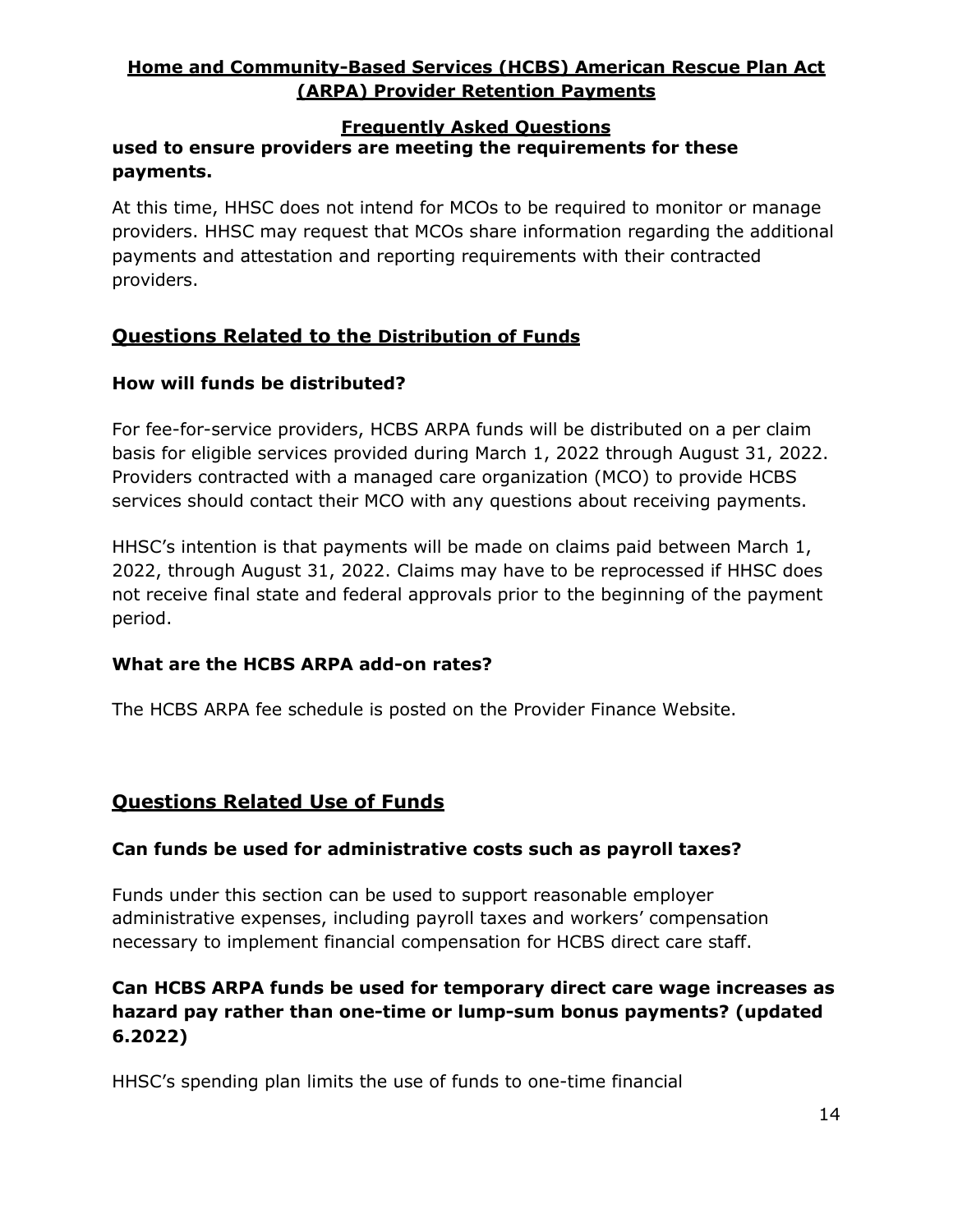#### **Frequently Asked Questions**

compensation for direct care staff delivering HCBS services. Providers are prohibited from using 90% of ARPA funds to increase hourly wages, including overtime, paid to direct care staff on an ongoing basis.

# **Can HCBS ARPA funds be used to support other recruitment strategies beyond financial compensation for direct care staff, such as hiring on-theground recruiters? (updated 6.2022)**

HHSC's spending plan require providers to use at least 90 percent of these funds for one-time financial compensation for their direct care workforce, including, but not limited to, lump-sum bonuses, retention bonuses, and paid time off for a COVID-19 vaccination. The 10 percent of these funds may be utilized for administrative purposes.

### **When must a provider expend all HCBS ARPA funds?**

HHSC has not required providers to expend HCBS ARPA funds by a certain deadline. HHSC is urging all providers to expend funds as quickly as possible to meet the intent of the funding. HHSC requires final reporting about the fund's usage by November 30, 2022. However, HHSC has not required that all funds are spent by the time the final report is due.

## **Can a provider use the HCBS ARPA funds for retrospective costs that have been incurred during the COVID-19 Federally Declared Public Health Emergency (PHE) for recruitment and retention efforts?**

Yes, providers have the flexibility to use HCBS ARPA funds made under this section for retrospective costs incurred to support personal attendant and nursing staff retention efforts.

## **How will one-time payments paid to direct care staff impact providers' requirements under the Fair Labor Standards Act (FLSA)? Would the HCBS ARPA funds used as recruitment bonuses be considered non-discretionary, and would they be considered base pay for the purposes of calculating FLSA overtime for direct care staff?**

HHSC believes the requirements for financial compensation for direct care staff in the proposed TAC Rule are flexible enough to allow providers to construct their bonus plans in compliance with FLSA since HHSC is not mandating a particular bonus method.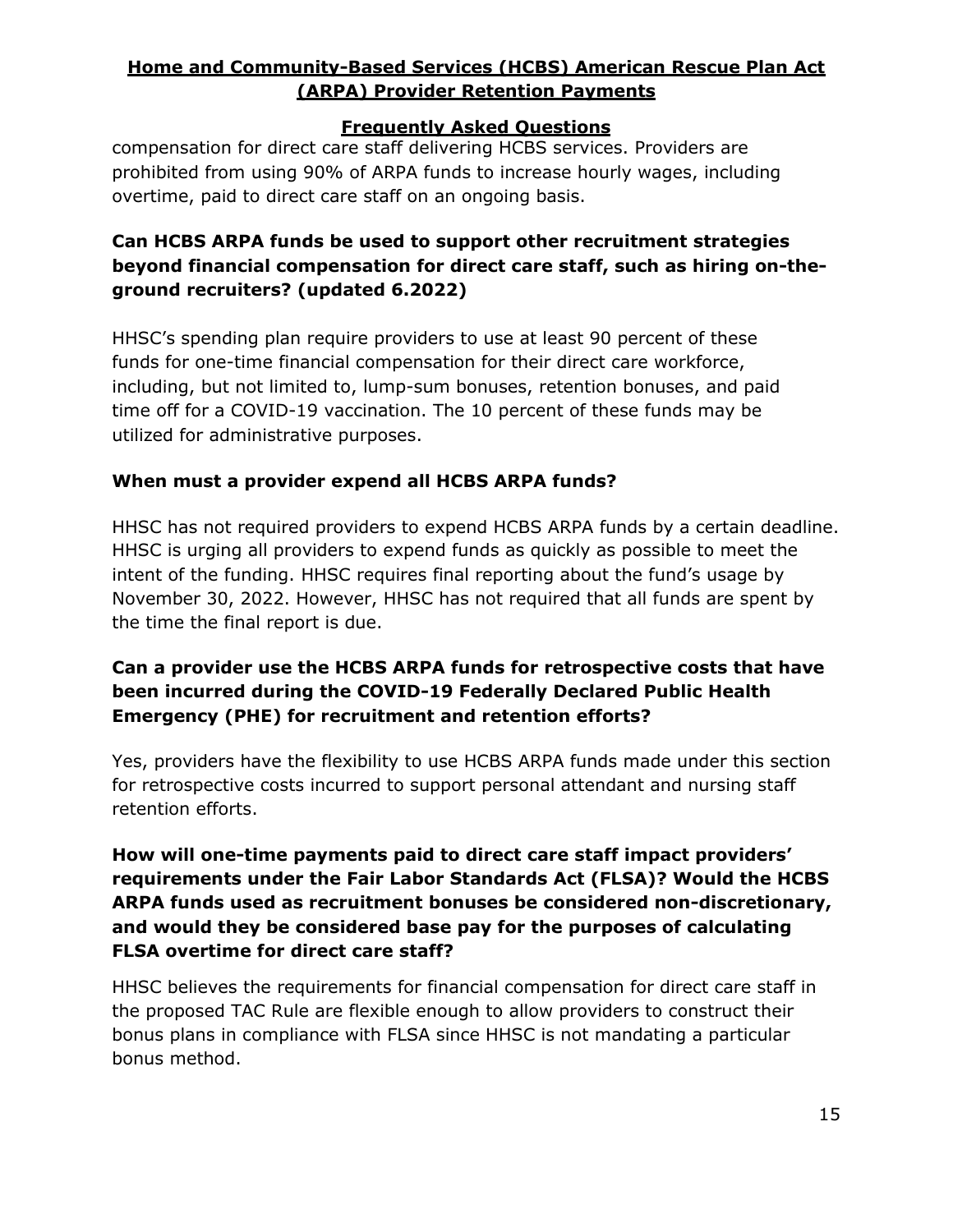#### **Frequently Asked Questions**

# **How did the HCBS ARPA funding affect the capitation rates paid to the MCOs?**

The capitation rate adjustments are based on the projected utilization of HCBS services and are consistent with HHSC's rate and fiscal projections informing capitation rates. Adjustments were also made to the administrative portion of the rate to acknowledge the additional administrative expenses an MCO may incur.

#### **Providers may contract with more than one MCO. Would the provider be required to use retention bonuses in the same manner for a different MCO, or do they have the discretion to use dollars in more than one approach from different MCOs?**

Providers have discretion in spending the funds. For example, they may offer recruitment bonuses, retention bonuses, paid time off for COVID-19 vaccines and boosters, etc. They must attest that they agree not to use the payments to increase hourly wages paid to direct care staff on an ongoing basis and to limit the use of funds to types of compensation that will not result in future reductions to hourly wages when the payments are discontinued.

# **Why were HCBS ARPA funds not distributed as lump-sum payments to providers?**

HHSC does not have a mechanism to give providers lump-sum payments to reflect service provision during this payment period. Funds were added to MCO rates based on the changes to the fee-for-service fee schedule, not as a directed payment.

# **Operationalizing payment of the HCBS ARPA funds through claims in managed care creates a lot of administrative challenges. Electronic Visit Verification (EVV) is an example. How do we pay the portion of the claim for this program versus for the entire service once it clears EVV?**

HHSC operationalized the payments through claims for HCBS services delivered through fee-for-service. In managed care, HCBS ARPA Provider Retention payments are not considered a directed payment program, and MCOs may choose to operationalize payments through another process. For fee-for-service contracts, HHSC intends to add the additional funds to the claim at payment, in alignment with how the Attendant Care Enhancement Program operates.

### **Was there consideration of a separate procedure code?**

Yes. It was unfeasible given the short duration of the payments.